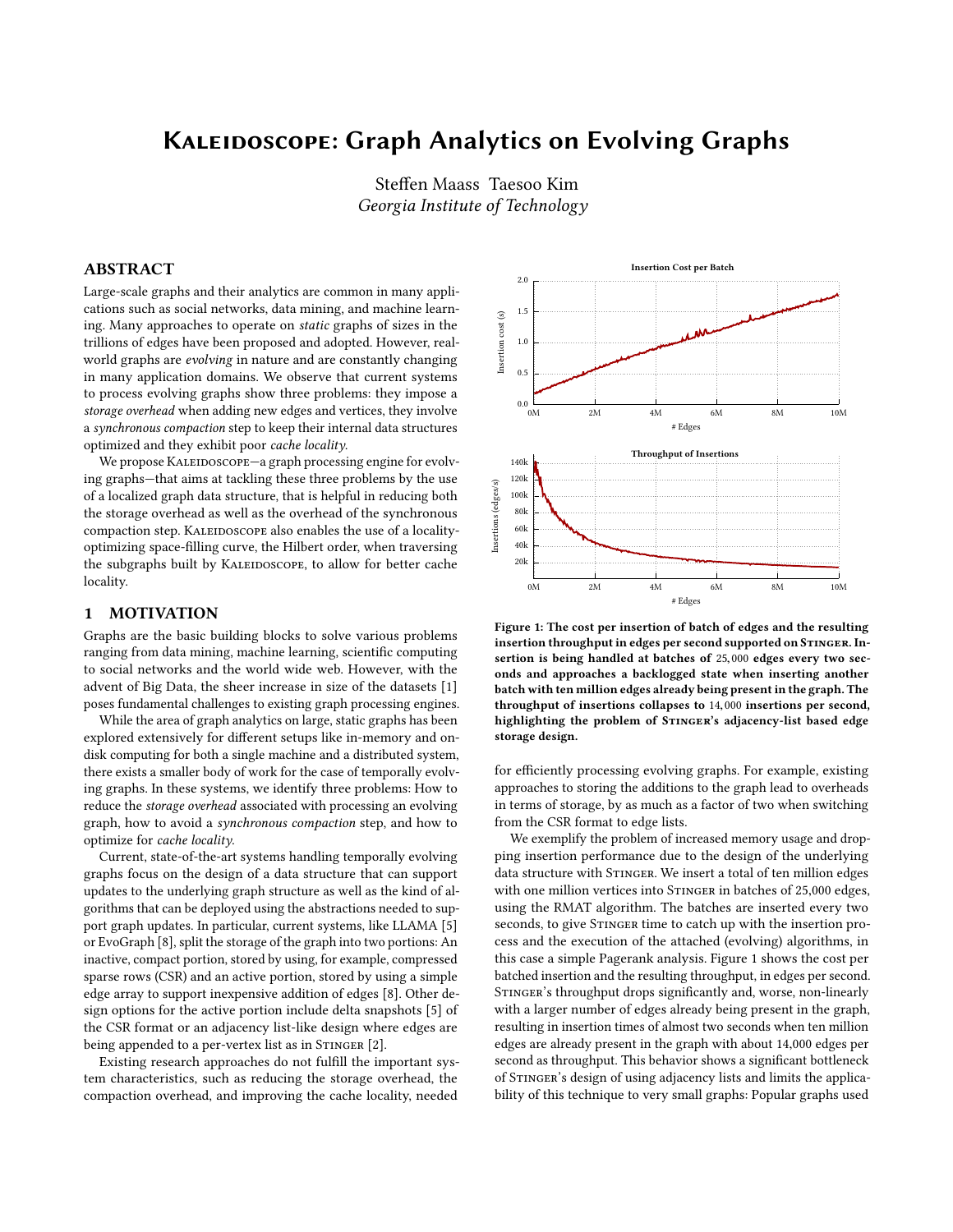<span id="page-1-0"></span>

Figure 2: The amount of memory used and the time taken per iteration when executing the pagerank algorithm on STINGER. We start with an empty graph and insert ten million edges generated using the RMAT algorithm. The performance of pagerank visibly drops with an increasing number of edges while the memory overhead grows to more than 2 GB with only ten million edges while a CSRstyle storage of the edges would result in less than 800 MB of storage requirements.

to evaluate graph processing systems usually have billions of edges and hundreds of million of vertices [\[7,](#page-2-4) [10,](#page-2-5) [11\]](#page-2-6).

We further show the amount of memory used by STINGER, using the same scenario of inserting ten million edges in batches of <sup>15</sup>,<sup>000</sup> edges, along with the per-iteration cost of executing the Pagerank algorithm. The results are shown in [Figure 2](#page-1-0) and exemplify the problem of increased memory usage and the dropping performance of an associated algorithm when running it on an evolving graph. When inserting edges, STINGER's memory requirements grow to more than 2GB at ten million inserted edges, while the storage of the same amount of edges in an optimized CSR-like format would only amount to about 150 MB. Even taking the overhead of STINGER into account, this amount of overhead is not sustainable for larger graphs, given the requirements of real-world applications of billions of edges. The results also show that the cost per iteration of the Pagerank algorithm, that is being run incrementally on the evolving graph, increases with a higher-than-linear rate when inserting more edges into the graph as an effect of STINGER's data structure design of using adjacency lists. This is further shown in STINGER's high last-level cache miss rates of close to 80% when executing the Pagerank algorithm with concurrent edge insertions. These two results motivate our work on KALEIDOSCOPE, to overcome these limitations to be able to store larger graphs and execute algorithms on them efficiently.

Additionally, storing new edges in the overflow part of the graph leads to difficulties when accessing all outgoing edges of a vertex: While the CSR format allows easy traversal of outgoing edges, the edge list format does not, in the worst case every edge in the list

has to be checked to decide whether or not the source vertex is the vertex of interest. Worse yet, compacting the graph into the efficient CSR format is only possible in a synchronous manner, halting all insertions into the graph while temporarily suspending the execution of algorithms as the graph is being compacted and put into the CSR format. Finally, the traversal behavior of mixing adjacency lists and edge lists using an overflow area can lead to poor cache locality, as vertices are now being "randomly" traversed, in the order given by the edge list.

Taking these important system characteristics into account, we propose KALEIDOSCOPE, a graph processing system for temporally evolving graphs. KALEIDOSCOPE looks at addressing three fundamental problems in the area of temporally evolving graph analytics: How to design a system that reduces the storage overhead associated with current designs for evolving graphs, how to address the problem of the synchronous, all-or-nothing approach to compaction of the graph, and how to optimize for cache locality, a key goal in graph analytics (both static and evolving). We now outline our ideas for each of these problems and give background information on how these kind of problems are tackled in the case of static graph processing.

# 2 OVERVIEW

To tackle these problems in systems processing evolving graphs we first outline an approach of how to optimize for locality and compression in static graphs before applying similar, yet different techniques to the case of evolving graphs with KALEIDOSCOPE.

## 2.1 Static Design for Locality: Mosaic

We build upon previous work in the domain of graph analysis on static graphs to derive a design for evolving graphs. In particular, we take a look at Mosaic [\[4\]](#page-2-7): Its main contribution is a design that optimizes the locality of accesses to the global vertex state while allowing for compression and independent processing of subgraphs whose union makes up the overall graph. Mosaic employs the Hilbert order, a space-filling curve, to optimize the locality of accesses to the vertex array when traversing the subgraphs built by Mosaic.

However, Mosaic's internal structure is tailored to executing on a static graph only, by tightly packing the adjacency list and using shorter, local identifiers that leave no room for further vertex insertions and is thus not suited for the task of processing on evolving graphs.

## 2.2 KALEIDOSCOPE for Evolving Graphs

The main idea of KALEIDOSCOPE is to use a similar notion of MOSAIC of independent subgraphs/tiles coupled with a locality-maximizing traversal, like the Hilbert order, to allow for cache-locality, scalability and compression.

The local graph. KALEIDOSCOPE builds on and extends MOSAIC's concept of local subgraphs, so-called tiles, to enable a localized, independent processing of subgraphs. However, in contrast to MosAIC, KALEIDOSCOPE's tiles are constructed in a simpler manner that allows for easier updates when future edges and vertices are being added. We propose to use simple blocks of size  $2^{16} \times 2^{16}$  as the basic unit of processing in KALEIDOSCOPE. This size ensures that vertex